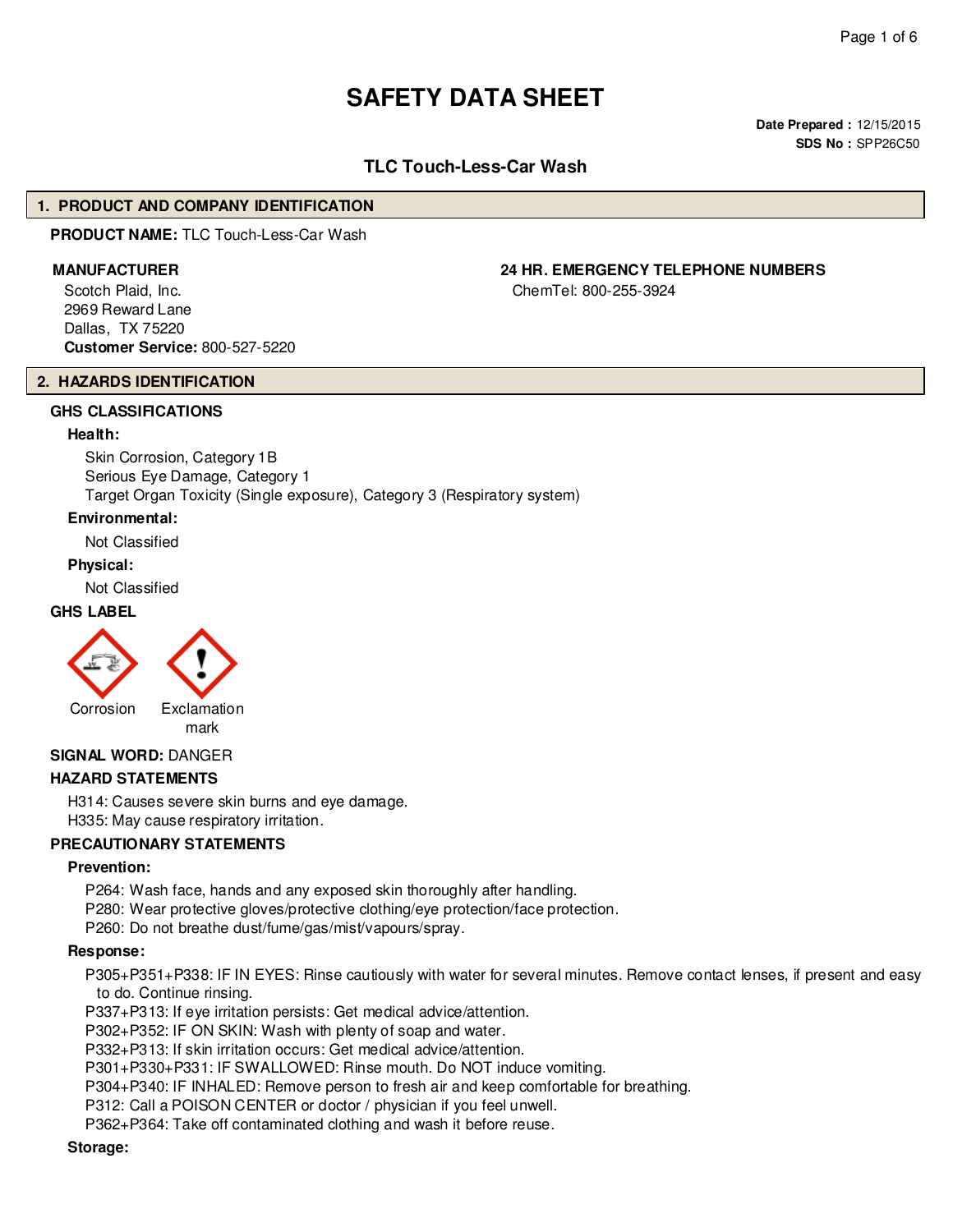## TLC Touch-Less-Car Wash

P403+P233: Store in a well-ventilated place. Keep container tightly closed. P102: Keep out of reach of children.

## **Disposal:**

P501: Dispose of contents/container to an approved waste disposal plant.

|  | 3. COMPOSITION / INFORMATION ON INGREDIENTS |           |                      |
|--|---------------------------------------------|-----------|----------------------|
|  | <b>Chemical Name</b>                        | $Wt.\%$   | <b>CAS</b>           |
|  | Silicic Acid (H2SiO3), Disodium Salt        | $15 - 25$ | 6834-92-0            |
|  | 2- Butoxyethanol                            | $1 - 5$   | 111-76-2             |
|  | Sodium Dodecylbenezene Sulfonate            |           | $1 - 5$   25155-30-0 |
|  |                                             |           |                      |

## **4. FIRST AID MEASURES**

**EYES:** Immediately flush eyes with plenty of water. Get medical attention, if irritation persists.

**SKIN:** Wash with soap and water. Get medical attention if irritation develops or persists.

**INGESTION:** Get immediate medical attention. Do not induce vomiting unless instructed to do so by poison center or physician.

**INHALATION:** Remove victim to fresh air. If irritation persists, get medical attention.

## **SIGNS AND SYMPTOMS OF OVEREXPOSURE**

**EYES:** Contact causes serious eye irritation and/or damage.

**SKIN:** Contact causes serious skin irritation and/or burns.

**INGESTION:** May cause headache and nausea.

**INHALATION:** May cause irritation to mucous membranes.

**ACUTE EFFECTS:** Eye contact may cause stinging, tearing, redness and blurred vision. Skin contact may cause redness and pain.

**CHRONIC EFFECTS:** None known.

**NOTES TO PHYSICIAN:** Treat symptomatically

## **5. FIRE FIGHTING MEASURES**

**FLAMMABLE CLASS:** Not flammable or combustible

**GENERAL HAZARD:** The product is not expected to present any fire or explosion hazards under prescribed use conditions. **EXTINGUISHING MEDIA:** Use dry chemical, carbon dioxide, water spray (fog) or foam when fighting fires involving this material. **FIRE FIGHTING PROCEDURES:** Use fire fighting measures that are appropriate for the local circumstance and the surrounding environment.

**FIRE FIGHTING EQUIPMENT:** Use personal protective equipment

**HAZARDOUS DECOMPOSITION PRODUCTS:** CO, CO<sub>2</sub>, Oxides of Sulfur and Phosphorus

## **6. ACCIDENTAL RELEASE MEASURES**

**SMALL SPILL:** Sweep up material being careful not to raise dust. Place in an appropriate disposal container and seal tightly.

**LARGE SPILL:** Dike spilled material or otherwise contain material to ensure runoff does not reach into soil, ditches, sewers and / or groundwater. Transfer material into suitable containers for proper disposal in accordance with local, state and federal regulations.

# **ENVIRONMENTAL PRECAUTIONS**

**WATER SPILL:** Do not allow material to contaminate waterways.

**LAND SPILL:** Do not allow material to contaminate the soil.

**GENERAL PROCEDURES:** Ensure clean-up is conducted by trained personnel only. Refer to protective measures listed in Sections 7 and 8.

**SPECIAL PROTECTIVE EQUIPMENT:** For personal protection see section 8.

**COMMENTS:** Inform appropriate managerial or supervisory personnel of all environmental releases. Prevent further leakage or spillage if safe to do so.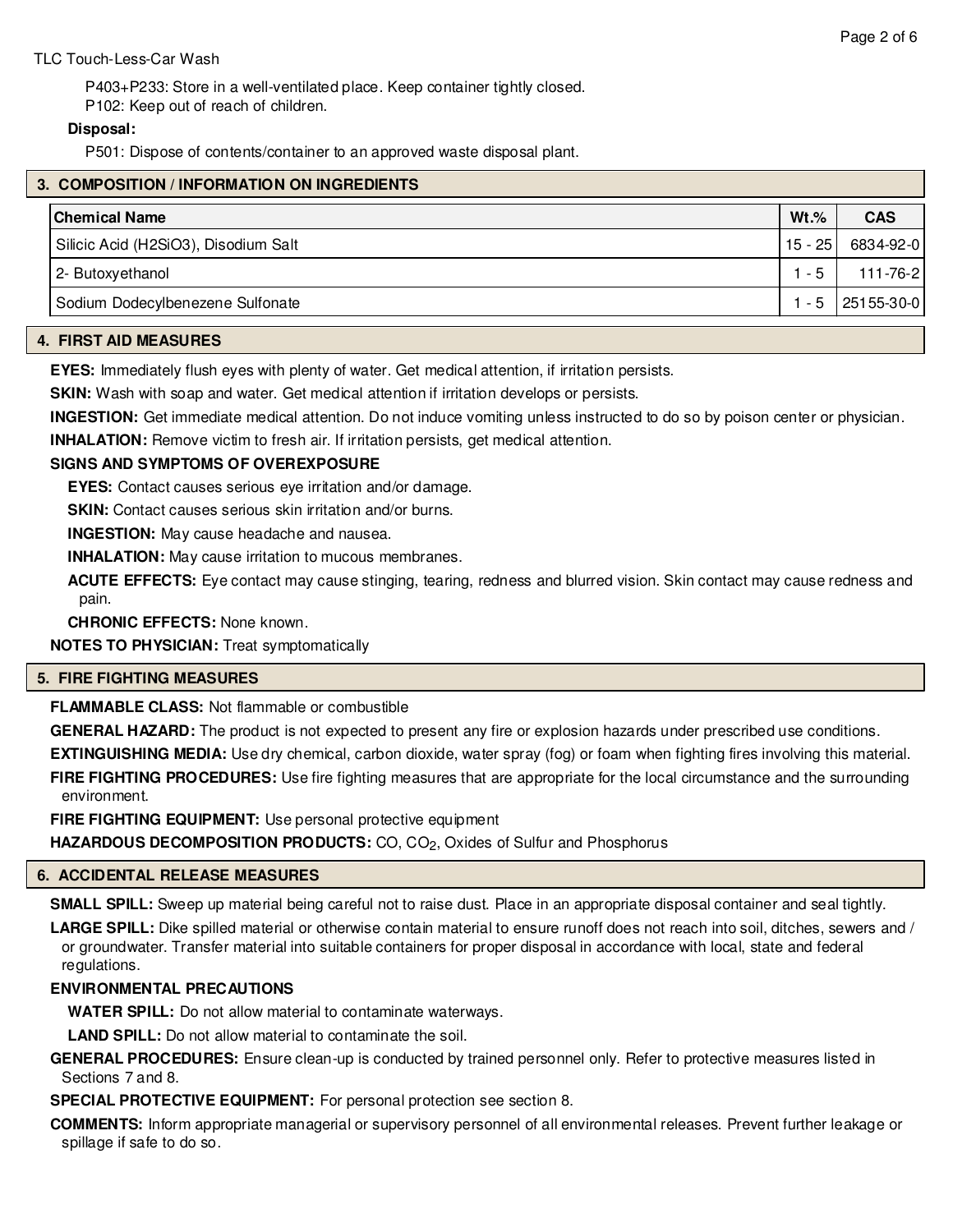# **7. HANDLING AND STORAGE**

**GENERAL PROCEDURES:** Handle in accordance with good industrial hygiene and safety procedures. Use personal protection recommended in Section 8. Follow all product label instructions.

**HANDLING:** Wash face, hands and any exposed skin thoroughly after handling. Avoid breathing dust.

**STORAGE:** Keep out of reach of children. Store in original container in a cool, dry and well ventilated area.

# **8. EXPOSURE CONTROLS / PERSONAL PROTECTION**

#### **EXPOSURE GUIDELINES**

| OSHA HAZARDOUS COMPONENTS (29 CFR1910.1200) |                   |                        |                   |                  |                   |                     |                   |
|---------------------------------------------|-------------------|------------------------|-------------------|------------------|-------------------|---------------------|-------------------|
|                                             |                   | <b>EXPOSURE LIMITS</b> |                   |                  |                   |                     |                   |
|                                             |                   | <b>OSHA PEL</b>        |                   | <b>ACGIH TLV</b> |                   | <b>Supplier OEL</b> |                   |
| <b>Chemical Name</b>                        |                   | ppm                    | mg/m <sup>3</sup> | ppm              | mg/m <sup>3</sup> | ppm                 | mg/m <sup>3</sup> |
|                                             | <b>TWA</b>        | 50                     | 240               | 20               | 97                | NL                  | <b>NL</b>         |
| 2- Butoxyethanol                            | <b>STEL</b><br>NL | <b>NL</b>              |                   |                  |                   |                     |                   |
|                                             | <b>TWA</b>        |                        |                   |                  |                   | NL                  | <b>NL</b>         |
| Sodium Dodecylbenezene Sulfonate            | <b>STEL</b>       |                        |                   |                  |                   | NL                  | <b>NL</b>         |

**ENGINEERING CONTROLS:** None usually needed.

## **PERSONAL PROTECTIVE EQUIPMENT**

**EYES AND FACE:** Safety glasses with side shields.

**SKIN:** Chemical resistant gloves.

**RESPIRATORY:** Dust safety masks are recommended when the dust concentaration is more than 10 mg/M3

**PROTECTIVE CLOTHING:** Wear suitable protective clothing to prevent contact with skin.

**WORK HYGIENIC PRACTICES:** Wash contaminated clothing before reuse. Wash face, hands and any exposed skin thoroughly after handling.

**OTHER USE PRECAUTIONS:** Protective clothing and equipment should be in accordance with 29 CFR 1910.132 and 1910.133. **COMMENTS:** Eyewash stations and safety showers should always be in place where chemicals are handled and stored.

## **9. PHYSICAL AND CHEMICAL PROPERTIES**

**PHYSICAL STATE:** Solid (granular powder) **ODOR:** Mild Solvent **ODOR THRESHOLD:** No data available for this mixture. **APPEARANCE:** Free flowing powder **COLOR:** Yellow **pH:** NA = Not Applicable **FLASH POINT AND METHOD:** NA = Not Applicable **FLAMMABLE LIMITS:** NA = Not Applicable **AUTOIGNITION TEMPERATURE:** NA = Not Applicable **VAPOR PRESSURE:** NA = Not Applicable **BOILING POINT:** NA = Not Applicable **FREEZING POINT:** NA = Not Applicable **MELTING POINT:** Not determined for this mixture. **THERMAL DECOMPOSITION:** Not determined for this mixture. **SOLUBILITY IN WATER:** Complete **EVAPORATION RATE:** NA = Not Applicable **DENSITY:** Not determined for this mixture.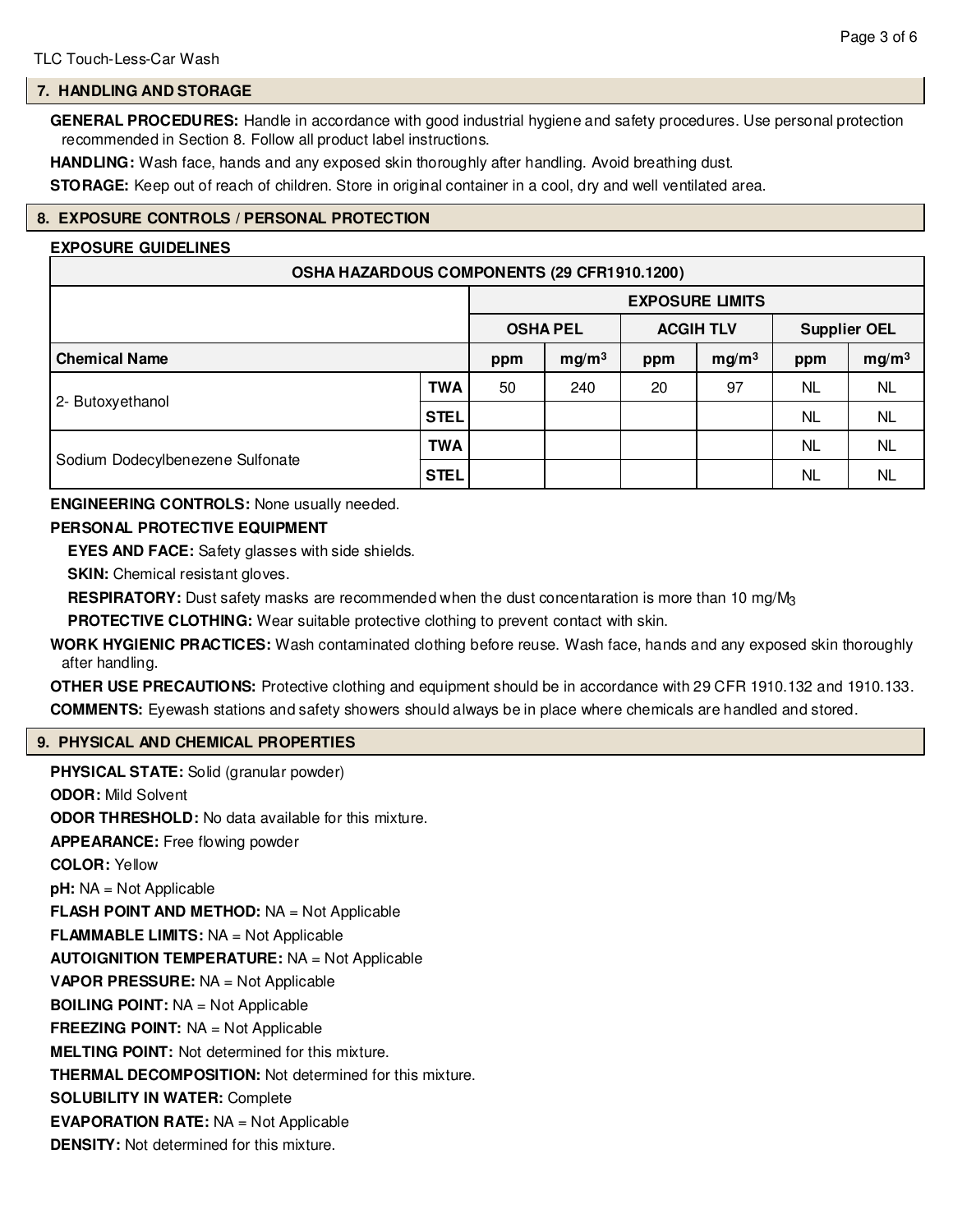**VISCOSITY:** NA = Not Applicable

**(VOC):** 1.000 to 5.000 (Weight %)

# **OXIDIZING PROPERTIES:** This product is not classified as oxidizing

## **10. STABILITY AND REACTIVITY**

**REACTIVITY:** Stable under normal conditions.

**HAZARDOUS POLYMERIZATION:** Will not occur.

**CONDITIONS TO AVOID:** Excessive heat or cold.

**POSSIBILITY OF HAZARDOUS REACTIONS:** No dangerous reaction known under conditions of normal use.

**HAZARDOUS DECOMPOSITION PRODUCTS:** Oxides of carbon, sulfur and phosphorus.

**INCOMPATIBLE MATERIALS:** Strong oxidizing agents, acids and bases.

## **11. TOXICOLOGICAL INFORMATION**

## **ACUTE**

| <b>Chemical Name</b>                 | ORAL $LD_{50}$  | <b>DERMAL LD<sub>50</sub></b> | <b>INHALATION</b><br>$LC_{50}$ |
|--------------------------------------|-----------------|-------------------------------|--------------------------------|
| Silicic Acid (H2SiO3), Disodium Salt | 600 mg/kg (rat) | No data                       | No data                        |
| 2- Butoxyethanol                     | 1300 mg/kg      | $>$ 2000 mg/kg                | 4.9 mg/l (rat)                 |
|                                      | (rat)           | (rat)                         | Aerosol                        |
| Sodium Dodecylbenezene Sulfonate     | 1080 mg/kg      | $>$ 2000 mg/kg                | 6.41 mg/l (rat)                |
|                                      | (rat)           | (rabbit)                      | Aerosol                        |

**EYE EFFECTS:** Causes serious eye irrtation and/or damage.

**SKIN EFFECTS:** Causes severe skin irritation and/or burns.

**CHRONIC:** Health injuries are not known or expected under normal use.

**SUBCHRONIC:** This product is irritating to the eyes, skin and respiratory tract.

## **CARCINOGENICITY**

| <b>Chemical Name</b> | <b>IARC</b><br><b>Status</b> | <b>Other</b>         |
|----------------------|------------------------------|----------------------|
| 2- Butoxyethanol     | Group 3                      | <b>ACGIH</b><br>(A3) |

**IARC:** IARC (Group 3) components are "not classifiable as human carcinogens"

**NTP:** No ingredient in this product is present at levels greater than or equal to 0.1% is identified as a known or anticipated carcinogen by NTP.

**OSHA:** No ingredient in this product is present at levels greater than or equal to 0.1% is identified as a carcinogen or potential carcinogen by OSHA.

**Notes:** ACGIH (A3) - Animal Carcinogen

**REPEATED DOSE EFFECTS:** No data available for this mixture.

**IRRITATION:** Skin and eye irritation.

**SENSITIZATION:** No data available for this mixture.

**NEUROTOXICITY:** No data available for this mixture.

**GENETIC EFFECTS:** No data available for this mixture.

**REPRODUCTIVE EFFECTS:** No data available for this mixture.

**TARGET ORGANS:** Contains material which may cause damage to the following organs: upper respiratory tract.

**TERATOGENIC EFFECTS:** No data available for this mixture.

**MUTAGENICITY:** No data available for this mixture.

**SYNERGISTIC MATERIALS:** No data available for this mixture.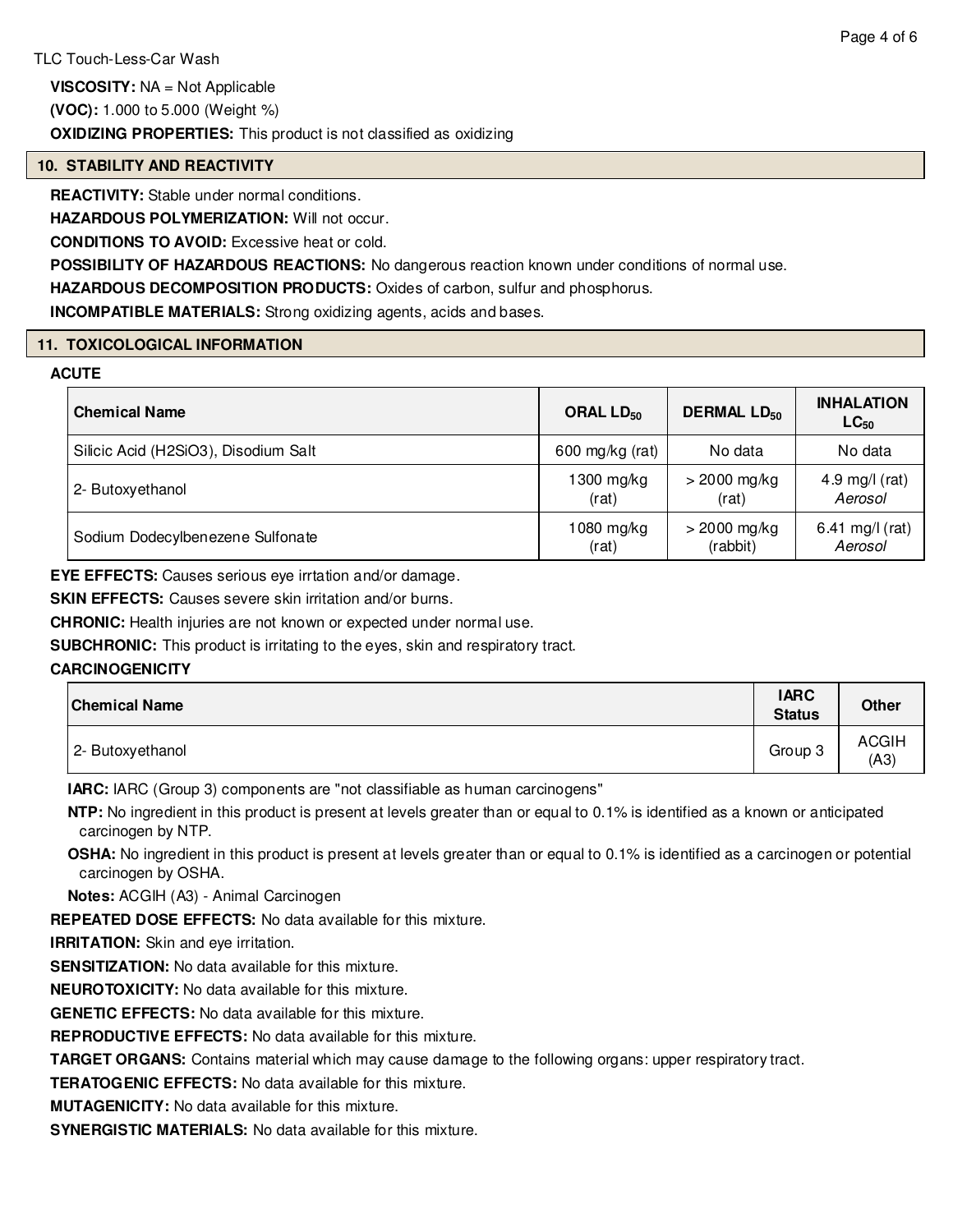## **12. ECOLOGICAL INFORMATION**

**ECOTOXICOLOGICAL INFORMATION:** This product is not classified as environmentally hazardous. However, this does not exclude the possibility that large or frequent spills can have a harmful or damaging effect on the environment.

**BIOACCUMULATION/ACCUMULATION:** The potential for bioconcentration in organisms is low.

**CHEMICAL FATE INFORMATION:** This product is expected to be readily biodegradable.

#### **13. DISPOSAL CONSIDERATIONS**

**DISPOSAL METHOD:** Follow all Federal, State and Local Regulations appropriate for this material.

**PRODUCT DISPOSAL:** Wastewater resulting from this product should be directed to a proper waste water treatment facility.

**EMPTY CONTAINER:** Empty containers should be taken to an approved waste handling site for recycling or disposal. Do not reuse empty containers.

#### **14. TRANSPORT INFORMATION**

## **DOT (DEPARTMENT OF TRANSPORTATION)**

**PROPER SHIPPING NAME:** Not regulated as dangerous goods.

## **ROAD AND RAIL (ADR/RID)**

**PROPER SHIPPING NAME:** Not regulated as dangerous goods.

**COMMENTS:** The shipper / consignor / sender is responsible to ensure that the packaging, labeling and markings are in compliance with the selected mode of transport.

## **15. REGULATORY INFORMATION**

#### **UNITED STATES**

## **SARA TITLE III (SUPERFUND AMENDMENTS AND REAUTHORIZATION ACT)**

**311/312 HAZARD CATEGORIES:** Acute Health Hazard

## **FIRE:** No **PRESSURE GENERATING:** No **REACTIVITY:** No **ACUTE:** Yes **CHRONIC:** No

## **EPCRA SECTION 313 SUPPLIER NOTIFICATION**

| <b>Chemical Name</b> | $Wt.\%$ | <b>CAS</b> |
|----------------------|---------|------------|
| 2- Butoxyethanol     |         | 111-76-21  |

## **302/304 EMERGENCY PLANNING**

**EMERGENCY PLAN:** No chemicals in this product are subject to the reporting requirements of SARA Title III, Section 302.

## **CERCLA (COMPREHENSIVE ENVIRONMENTAL RESPONSE, COMPENSATION, AND LIABILITY ACT) CERCLA REGULATORY:**

| l Chemical Name                  | $Wt.\%$ | <b>CERCLA</b><br>RQ |
|----------------------------------|---------|---------------------|
| Sodium Dodecylbenezene Sulfonate |         | ,000                |

## **TSCA (TOXIC SUBSTANCE CONTROL ACT)**

**TSCA REGULATORY:** All ingredients are listed.

**CALIFORNIA PROPOSITION 65:** This product contains trace amounts of Ethylene Oxide. CAS# 75-21-8

**OSHA HAZARD COMM. RULE:** This product is a "Hazardous Chemical" as defined by the OSHA Hazard Communication Standard, 29 CFR 1910.1200.

#### **16. OTHER INFORMATION**

## **REASON FOR ISSUE:** New SDS format

**Date Prepared:** 12/15/2015